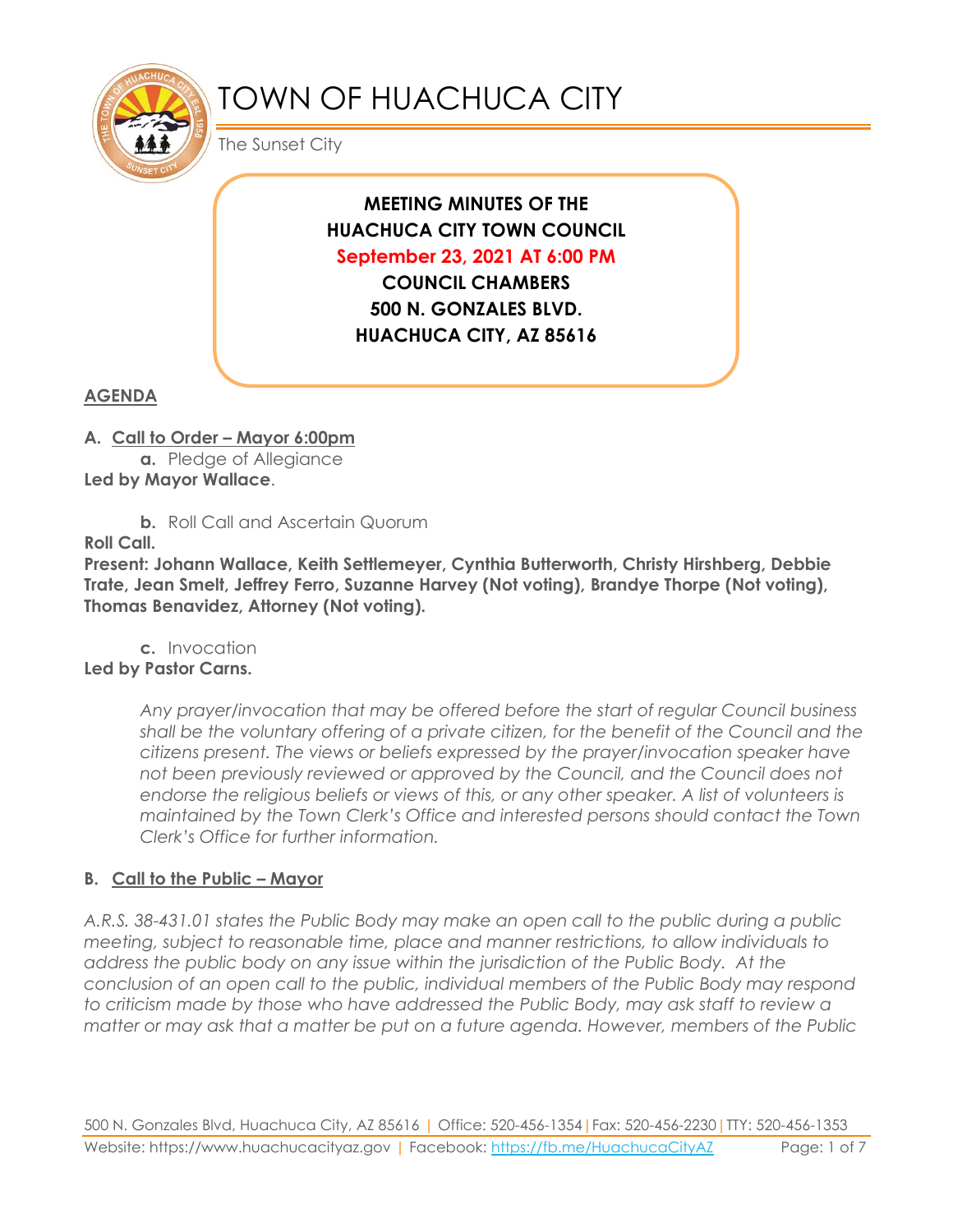*Body shall not discuss or take legal action on matters raised during an open call to the public unless the matters are properly noticed for discussion and legal action.*

# **C***.* **Consent Agenda - Mayor**

*All items listed in the Consent Agenda are considered routine matters and will be enacted by one motion of the Council. There will be no separate discussion of these items unless a Member of the Town Council requests that an item or items be removed for discussion. Council Members may ask questions without removal of the item from the Consent Agenda. Items removed from the Consent Agenda are considered in their normal sequence as listed on the agenda, unless called out of sequence.*

C.1 Consider approval of the Minutes of the Regular Council Meeting and the Executive Session held on September 9, 2021.

C.2 Consider approval of the Payment Approval Report.

**Motion:** Consent Agenda, **Action:** Open for Discussion and/or Action, **Moved by** Johann Wallace, **Seconded by** Christy Hirshberg.

**Motion:** Items listed on the Consent Agenda, **Action:** Approve, **Moved by** Johann Wallace, **Seconded by** Christy Hirshberg. Motion passed unanimously.

## **D. Unfinished Business before the Council – Mayor**

*Public comment will be taken at the beginning of each agenda item, after the subject has been announced by the Mayor and explained by staff. Any citizen, who wishes, may speak one time for five minutes on each agenda item before or after Council discussion. Questions from Council Members, however, may be directed to staff or a member of the public through the Mayor at any time.*

Mayor Wallace takes the meeting back to do the invocation.

**D.1 Discussion and/or Action [Chief Thies]: Approval of a Memorandum of Understanding between the Town of Huachuca City and the Sierra Vista Company of the Arizona Rangers for assistance and support of the Town's police department.**

**Motion: Item D.1, Action: Open for Discussion and/or Action, Moved by Johann Wallace, Seconded by Christy Hirshberg.**

**This is brought back now that Council has had a chance to review. Councilmember Ferro asks about a portion where it states without an officer whereas the rest** 

**of the document states with an officer. He wonders why it is different.**

**Chief Thies advises this was intentional so they could be there without an officer present during such things as the food distribution, which frees up officers to be able to do other things.**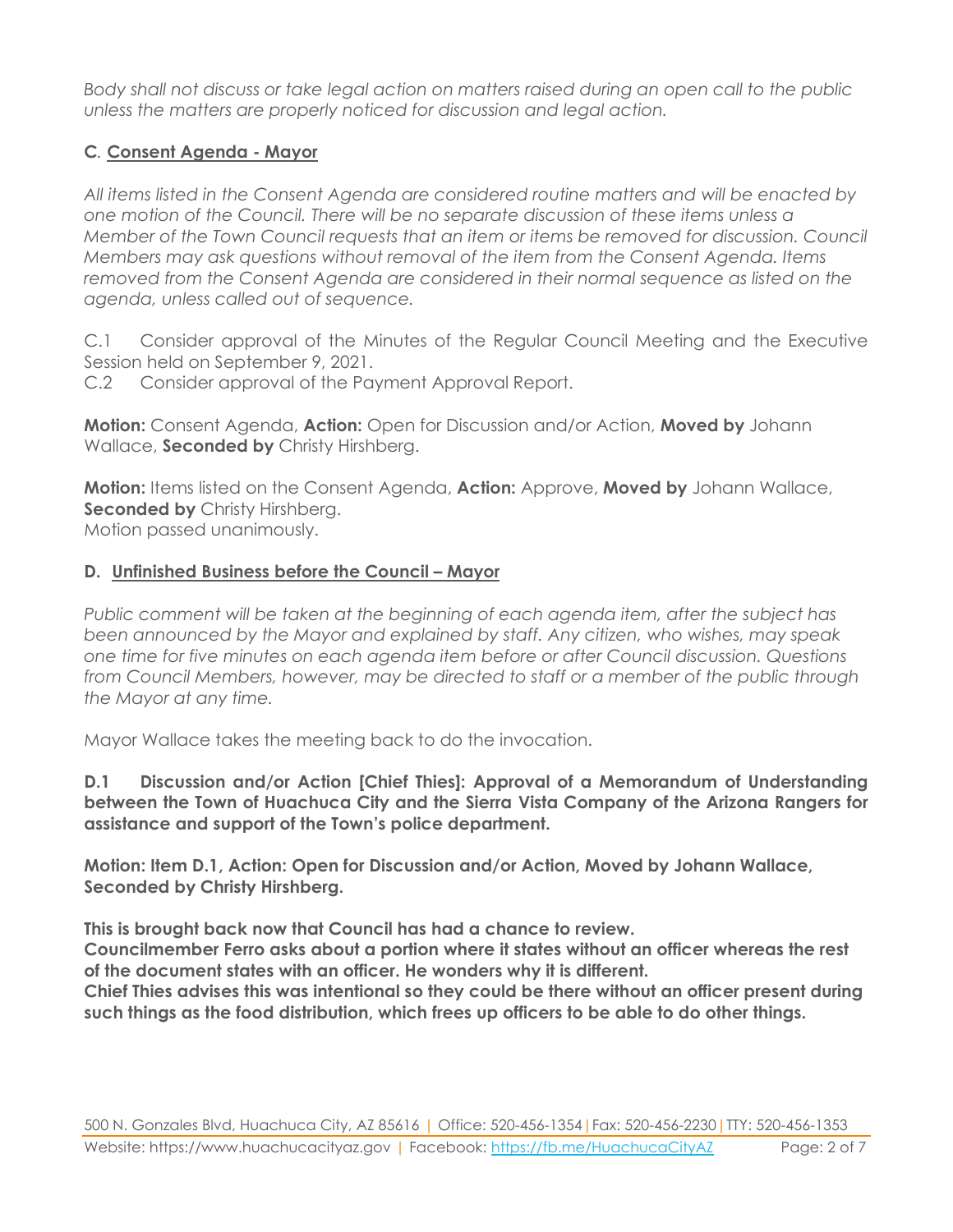**Councilmember Ferro asks about another section where it says that the Rangers are allowed to run the Town's vehicles Code 3 with lights and sirens if they have authorization from the Chief of Police. He asks if this is something that has to be in advance and/or in writing. Chief Thies states that he does not allow them run Code 3. If they are doing traffic control, they can turn their lights on.** 

**Councilmember Ferro also asks if they are already covered as additionally insured for our vehicles. They have been, and they also carry their own insurance.** 

**Chief Thies advises he would like to update this every two years, or as necessary.**

**Motion: The MOU between the Town and the Sierra Vista Company of the Arizona Rangers, Action: Approve, Moved by Johann Wallace, Seconded by Debbie Trate. Motion passed unanimously.**

#### **E. New Business Before Council - Mayor**

*Public comment will be taken at the beginning of each agenda item, after the subject has been announced by the Mayor and explained by staff. Any citizen, who wishes, may speak one time for five minutes on each agenda item before or after Council discussion. Questions from Council Members, however, may be directed to staff or a member of the public through the Mayor at any time.*

**E.1 Discussion and/or Action [Spencer Forsberg]: Mr. Forsberg will review the Town's finances for the months of July and August.**

**Motion: Item E.1, Action: Open for Discussion and/or Action, Moved by Johann Wallace, Seconded by Christy Hirshberg.**

**Mr. Forsberg goes through the month of July. The Whetstone payment went out in July. There were also some invoices for a couple of months that hit in July. There was a deficit in the month of \$102,000.00. \$102,500.00 is confirmed to be the amount of the Whetstone Fire quarterly payment. The American Relief Program Act money came in as well.**

**Councilmember Smelt asks if some of these bills that came in July will be adjusted back to where they should have been. Mr. Forsberg states that with the audit coming up, some of these items will be moved back to the last fiscal year where they should be.**

**Mr. Forsberg goes through the month of August. August had positive cash flow across the board.**

**Councilmember Trate asks if we track the penalty payments when people are late paying their bills. Manager Harvey states that it may just be going into the general revenue and divided up in the same way as the water/sewer/trash, but we can check on it. It may not be entered as a separate line item.**

**Councilmember Ferro asks about the revenues and several are well under the 17% of the fiscal year amounts. He asks if this is on trend with prior years. Mr. Forsberg advises that a lot of the time, especially with grants, we stay well under until a certain part of the year where it catches up.**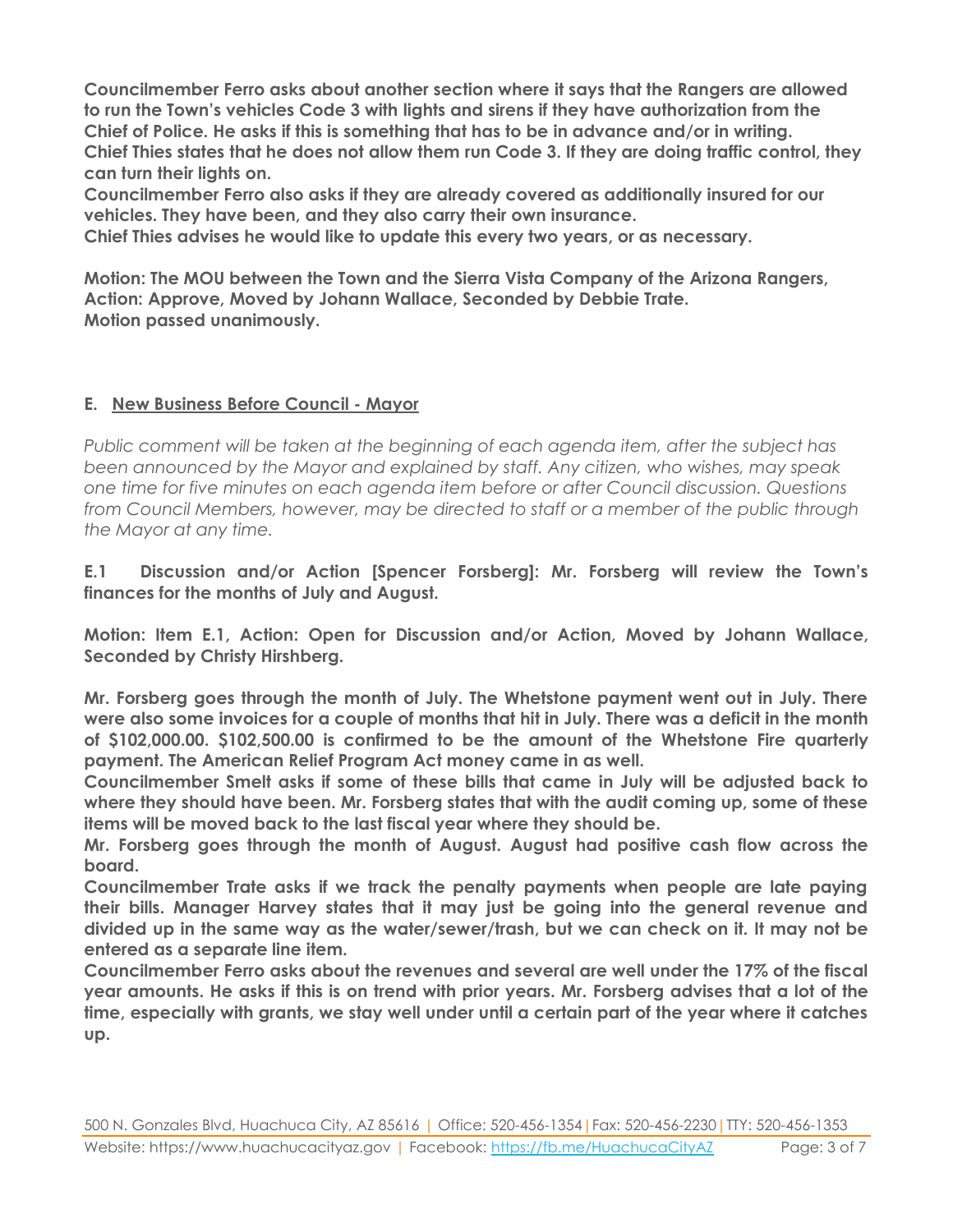**Councilmember Ferro also asks about donation line items and if this includes in-kind or just cash. Manager Harvey advises this is just cash. He inquires about the telephone and utilities line items that are well over the 17%. Manager Harvey advises that she already has Kristy looking into this, especially the Town Hall telephone bill. She believes that some prior fiscal year invoices were charged to this and they will need to be charged back to last fiscal year. We also recently signed a new contract with Century Link because the state has a new contract that we are eligible for which will cut our rates for the service in half. For the utilities, the rates do fluctuate from year to year and we do the best we can to forecast when we do the budget. We will pay attention to that and ask people to turn the air conditioner up, make small changes like that to conserve. Councilmember Ferro's final question is about the expenditure for Public Safety Retirement that has no budget. He believes we put it into the budget. Manager Harvey advises that we did, and we will have to look into it. This is not a part of the Police Budget, it is part of the DHS grant. What may be happening is that they reimburse us for EREs, and this is a part of the EREs and it may all be coming out of the employee benefits instead of being broken down to come out of this line. We will have to go into payroll and see what is happening.**

**E.2 Discussion and/or Action [Mayor Wallace]: Direction to staff regarding the Town's departmental top ten priorities. Council may determine different priorities or set additional ones after review of provided lists. Council may decide on timelines for completion of specified priorities.**

**Motion: Item E.2, Action: Open for Discussion and/or Action, Moved by Johann Wallace, Seconded by Christy Hirshberg.**

**Mayor Wallace wants everyone on Council to take a more in depth look at these. He also advises that he would like more detail, particularly the "Why". Some read as google searches. Please take a more in depth look and bring back a revised list to Council.**

**E.3 Discussion and/or Action [Mayor Wallace]: Direction to staff regarding the routine and preventative maintenance and documentation requirements for Town-owned vehicles and equipment.**

**Motion: Item E.3, Action: Open for Discussion and/or Action, Moved by Johann Wallace, Seconded by Christy Hirshberg.**

**Mayor Wallace advises there have been very large expenses in regards to equipment repairs lately. We need to maintain our equipment better. Each department should come up with a maintenance plan to bring back to Council. This should not just be a checklist, but a thorough plan.**

**Motion: Proceed as discussed with their maintenance plans and checklists for equipment maintenance, Action: Direct Staff, Moved by Johann Wallace, Seconded by Christy Hirshberg. Motion passed unanimously.**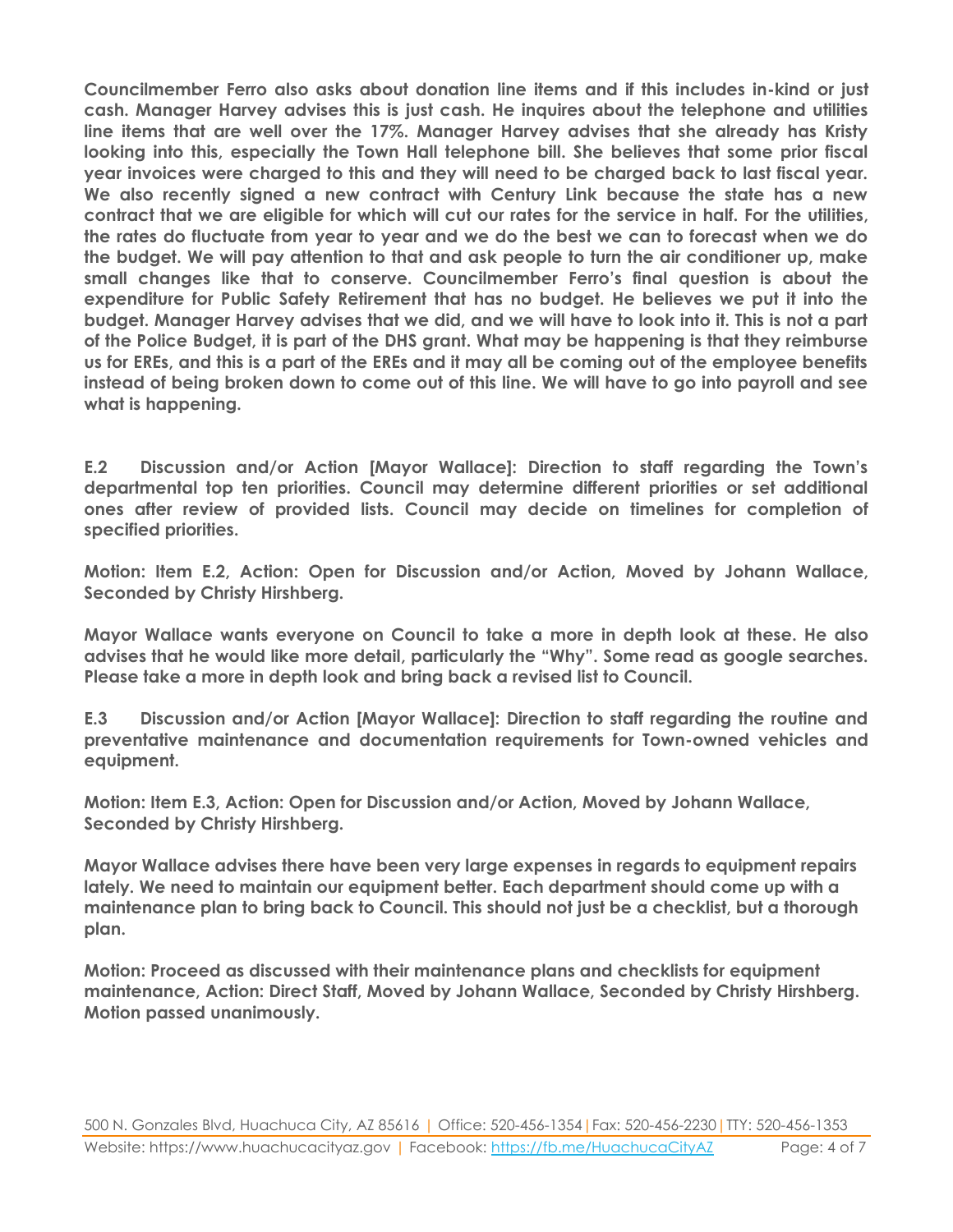**E.4 Discussion and/or Action [Suzanne Harvey]: Approval of a Consent Order from the Arizona Department of Environmental Quality (ADEQ) regarding regulatory compliance issues at the Town's Landfill.**

**Motion: Item E.4, Action: Open for Discussion and/or Action, Moved by Johann Wallace, Seconded by Christy Hirshberg.**

**Manager Harvey advises that this is something we need to do after the last inspection of the Landfill found several deficiencies. This allows us time to correct those deficiencies with ADEQ. Many items have already been resolved. None of these are new problems, they are problems that already existed, such as how we are reporting storm water. We are working to ensure this is done correctly from now on.** 

**The deficiencies are described by Matthew Doty, along with how they will be corrected within the timeframe allowed.** 

**Motion: A Consent Order , Action: Approve, Moved by Johann Wallace, Seconded by Christy Hirshberg.**

**Motion passed unanimously.**

**E.5 Discussion and/or Action [Mayor Wallace]: A PROCLAMATION OF THE MAYOR OF THE TOWN OF HUACHUCA CITY DECLARING THE MONTH OF SEPTEMBER, 2021, AS "HISPANIC HERITAGE MONTH."**

**Motion: Item E.5, Action: Open for Discussion and/or Action, Moved by Johann Wallace, Seconded by Christy Hirshberg.**

**Mayor Wallace advises that recently Vice Mayor and Manager Harvey got a signed proclamation from the Governor and the Secretary of State at a Hispanic Chamber meeting. He reads ours.**

**E.6 Discussion and/or Action [Mayor Wallace]: A PROCLAMATION OF THE MAYOR OF THE TOWN OF HUACHUCA CITY DECLARING THE MONTH OF SEPTEMBER, 2021, AS "LIBRARY CARD SIGN UP MONTH."**

**Motion: Item E.6, Action: Open for Discussion and/or Action, Moved by Johann Wallace, Seconded by Christy Hirshberg.**

**E.7 Discussion and/or Action [Town Attorney]: Approval of the Multi-Agency "ONE ARIZONA DISTRIBUTION OF OPIOID SETTLEMENT FUNDS AGREEMENT", for sharing of any opioid litigation proceeds recovered by the State Attorney General from certain manufacturers and distributors of opioid prescription drugs. This agreement is merely to establish how any proceeds will be apportioned between the various levels of government. It is anticipated that there will be two settlement agreements presented for approval in the next few months which will establish the actual amount of the settlement proceeds.**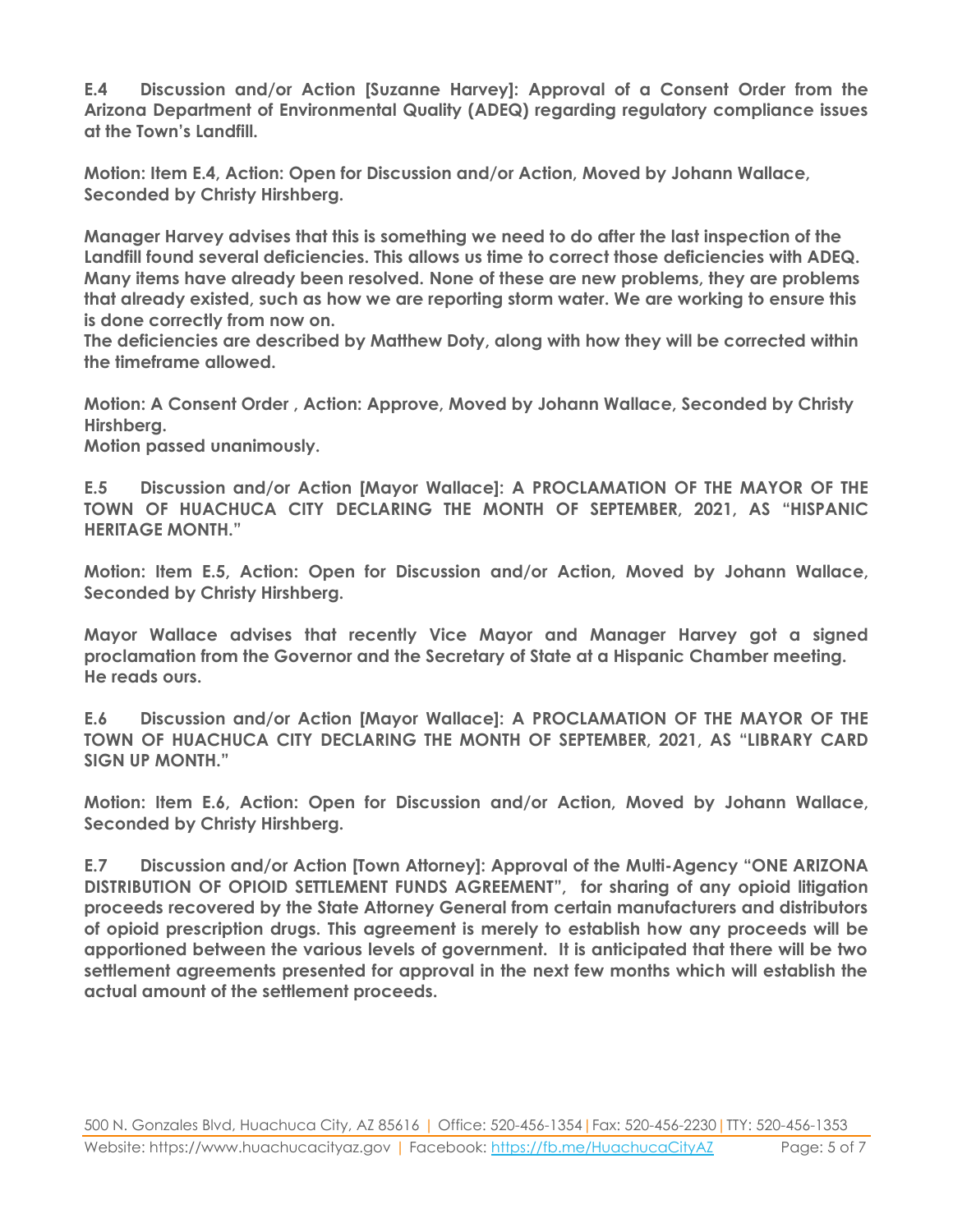**Motion:** Item E.7, **Action:** Open for Discussion and/or Action, **Moved by** Johann Wallace, **Seconded by Christy Hirshberg.** 

Attorney Benavidez advises that this is about how proceeds would be distributed, based on population. This is a good thing to move into. We are hoping that within the next month or two, to get some actual settlement amounts.

**Motion:** Multi-Agency "ONE ARIZONA DISTRIBUTION OF OPIOID SETTLEMENT FUNDS AGREEMENT", **Action:** Approve, **Moved by** Johann Wallace, **Seconded by** Christy Hirshberg. Motion passed unanimously.

## **F. Department Director Reports**

**Jim Halterman advises the work is going well at the sewer ponds.**

**Matthew Doty advises that he has a new area for a borrow pit blue staked for use.**

**Kristy Ramirez is working to provide the ability to submit purchase orders online through Caselle.**

**Manager Harvey advises that the audit has been pushed back to November. She plans to go to the Rural Summit. This is where we will do a pitch to state legislators to fund the Skyline Drive project. There will be a wellness class on Saturdays for 6 weeks. There are also business classes thanks to the Small Business College at Cochise College. As a reminder there is a Work Session on Monday.**

#### **G. Items to be placed on future agendas**

**H. Reports of Current Events by Council**

Councilmember Butterworth advises the food distribution had a lot of people come through. Councilmember Ferro has started his tours with each of the department heads.

Mayor Pro Tem went to the Hispanic Chamber to receive the Proclamation from Governor Ducey's office.

Councilmember Trate is trying to be able to get more classes to Town.

Councilmember Smelt went to a CABLE meeting. She is a little disappointed that they are not making much progress. The November meeting will be here.

#### **I. Adjournment**

## **Motion: 7:30pm, Action: Adjourn, Moved by Johann Wallace, Seconded by Christy Hirshberg. Motion passed unanimously.**

Approved by Mayor Johann R. Wallace on October 14, 2021.

Mr. Johann R. Wallace Mayor

\_\_\_\_\_\_\_\_\_\_\_\_\_\_\_\_\_\_\_\_\_\_\_\_\_\_\_\_\_\_\_\_\_\_\_\_